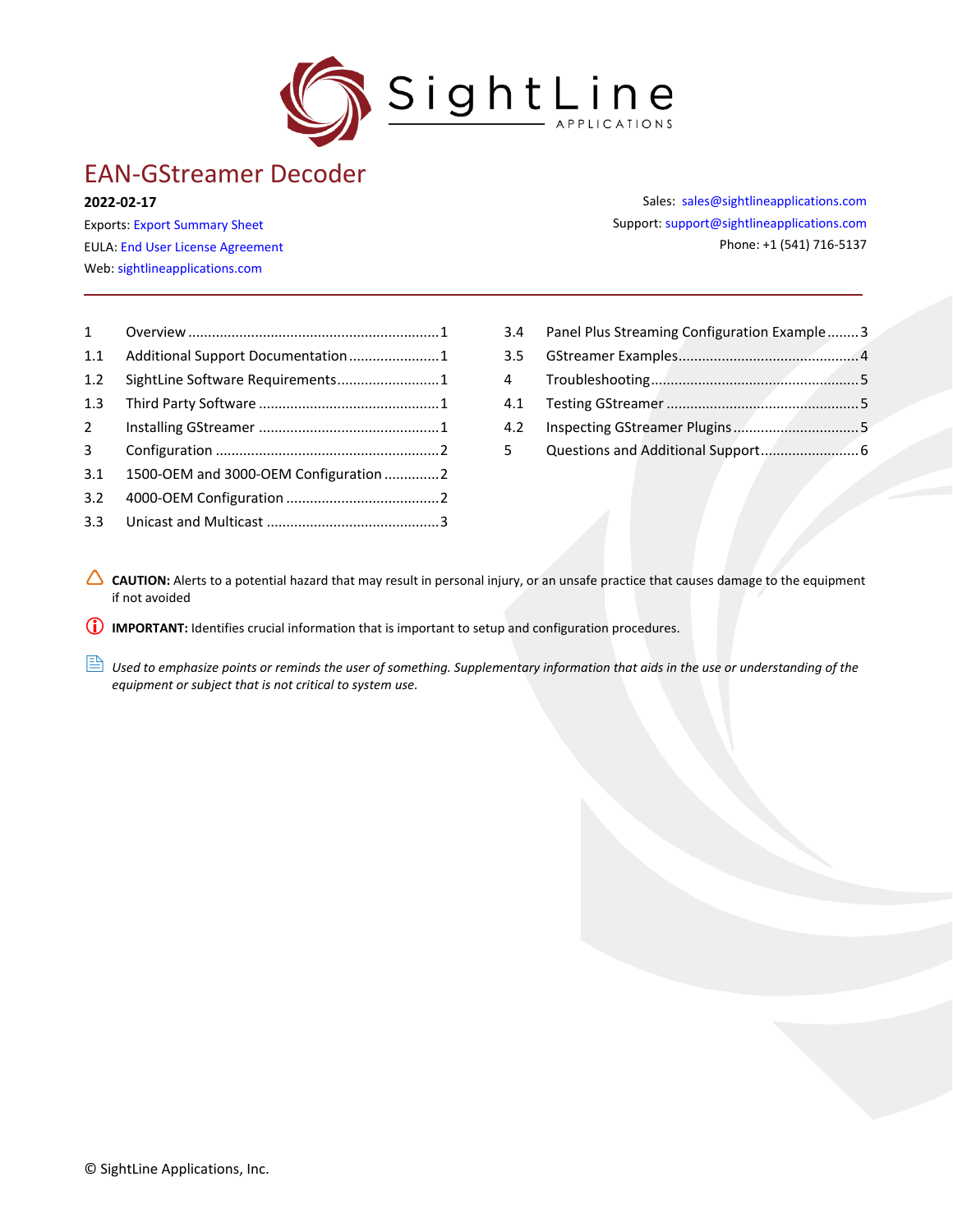## <span id="page-1-0"></span>**1 Overview**

GStreamer is an open-source tool that can be used to display video from many sources. This document describes how to:

- configure GStreamer to decode and display the video stream.
- define settings to stream H.264 video data to a host system.
- define settings to stream H.265 video data to a host system.

#### <span id="page-1-1"></span>**1.1 Additional Support Documentation**

Additional Engineering Application Notes (EANs) can be found on the [Documentation](https://sightlineapplications.com/documentation/) page of the SightLine Applications website.

The [Panel Plus User Guide](https://sightlineapplications.com/downloads/) provides a complete overview of settings and dialog windows located in the Help menu of the Panel Plus application.

The Interface Command and Control [\(IDD\)](https://sightlineapplications.com/releases/IDD/current/) describes the native communications protocol used by the SightLine Applications product line. The IDD is also available as a PDF download on the [Documentation](https://sightlineapplications.com/documentation/) page under Software Support Documentation.

#### <span id="page-1-2"></span>**1.2 SightLine Software Requirements**

 **IMPORTANT:** The Panel Plus software version should match the firmware version running on the board. Firmware and Panel Plus software versions are available on the [Software Download](https://sightlineapplications.com/downloads/) page.

#### <span id="page-1-3"></span>**1.3 Third Party Software**

[GStreamer Software:](https://gstreamer.freedesktop.org/) Encoding and outbound streams are supported by both 32-bit and 64-bit versions of this software.

 **IMPORTANT:** There is a known incompatibility between the *rtspsrc* plugin in version 1.16.0 GStreamer that makes it incompatible with the SightLine RTSP stream generated by SightLine 3.1 and earlier software.

## <span id="page-1-4"></span>**2 Installing GStreamer**

- 1. Download the GStreamer application. Choose the correct version for your PC (e.g., *gstreamer-1.0 mingw-x86-1.16.2.msi*).
- 2. Launch the installer. Choose the complete installation to ensure that all the tools are installed to receive a stream from the SightLine OEM.

Complete All program features will be installed. Requires the most disk space.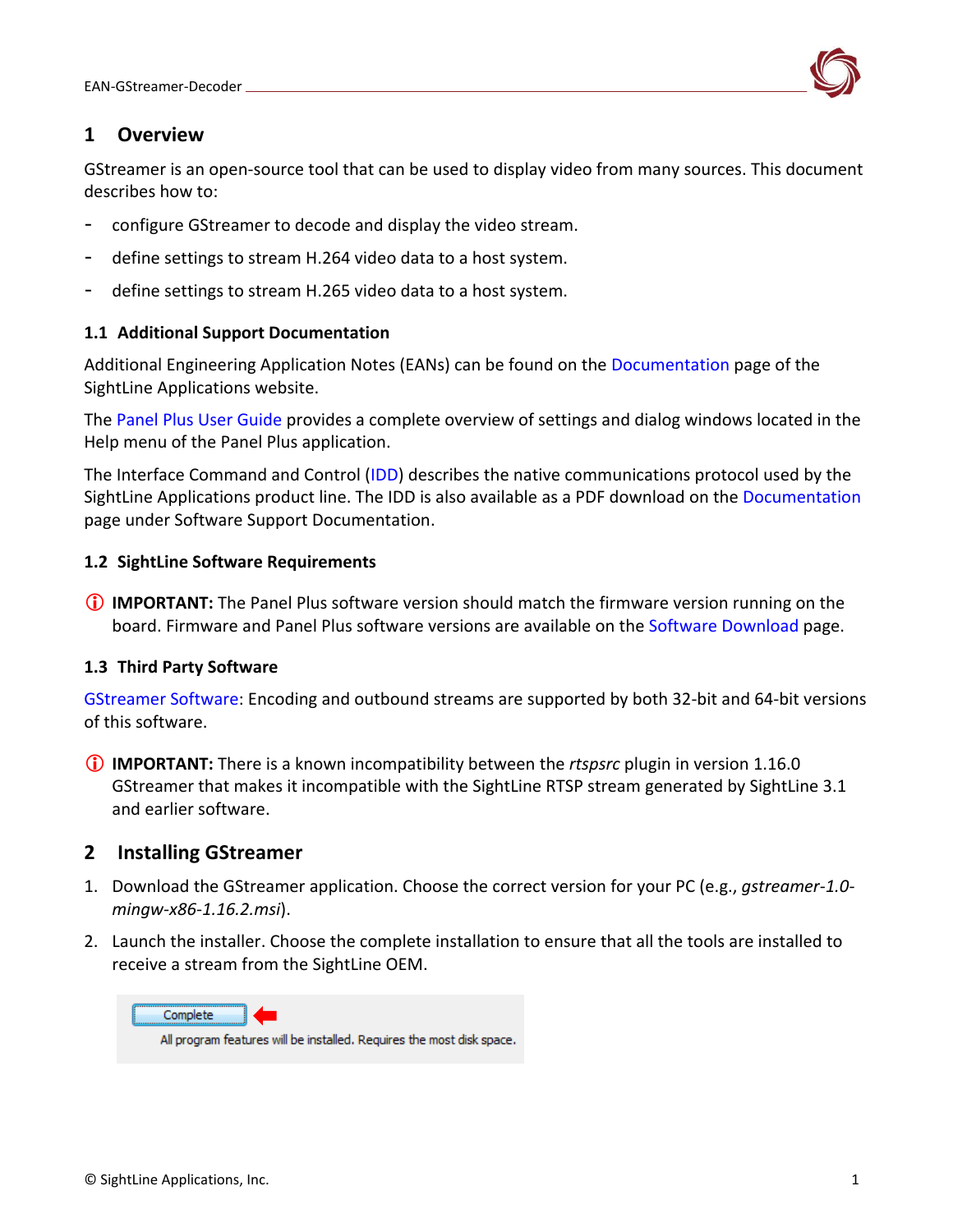

3. Confirm that the GStreamer application is installed in *C:\gstreamer* using Windows Explorer.



- *Configuration tip: Update the system path to add the location of the GStreamer executables (e.g., c:\gstreamer\1.0\x86\bin).*
- 4. Validate the GStreamer installation. Open a command window and navigate to the GStreamer bin directory (e.g., *C:\gstreamer\1.0\x86\bin).* See [Troubleshooting](#page-5-1) for GStreamer testing examples.

## <span id="page-2-0"></span>**3 Configuration**

The GStreamer decoder can display video being streamed from any SightLine video processing board. This section describes how to use the GStreamer decoder from a command prompt to display the SightLine video stream.

### <span id="page-2-1"></span>**3.1 1500-OEM and 3000-OEM Configuration**

See [EAN-Encoding](http://sightlineapplications.com/wp-content/uploads/EAN-Encoding.pdf) for more information on the MPEG2TS-H.264 encoding option for streaming video.

### <span id="page-2-2"></span>**3.2 4000-OEM Configuration**

In addition to MPEG2TS-H.264, the 4000-OEM supports MPEG2TS-H.265 encoding, also known as High Efficiency Video Coding (HEVC). It provides better compression at the same quality level, however the resources to compress and decompress are significantly greater than H.264. See [EAN-Encoding](http://sightlineapplications.com/wp-content/uploads/EAN-Encoding.pdf) for more information on the MPEG2TS-H.264 and MPEG2TS-H.265 encoding options for streaming video.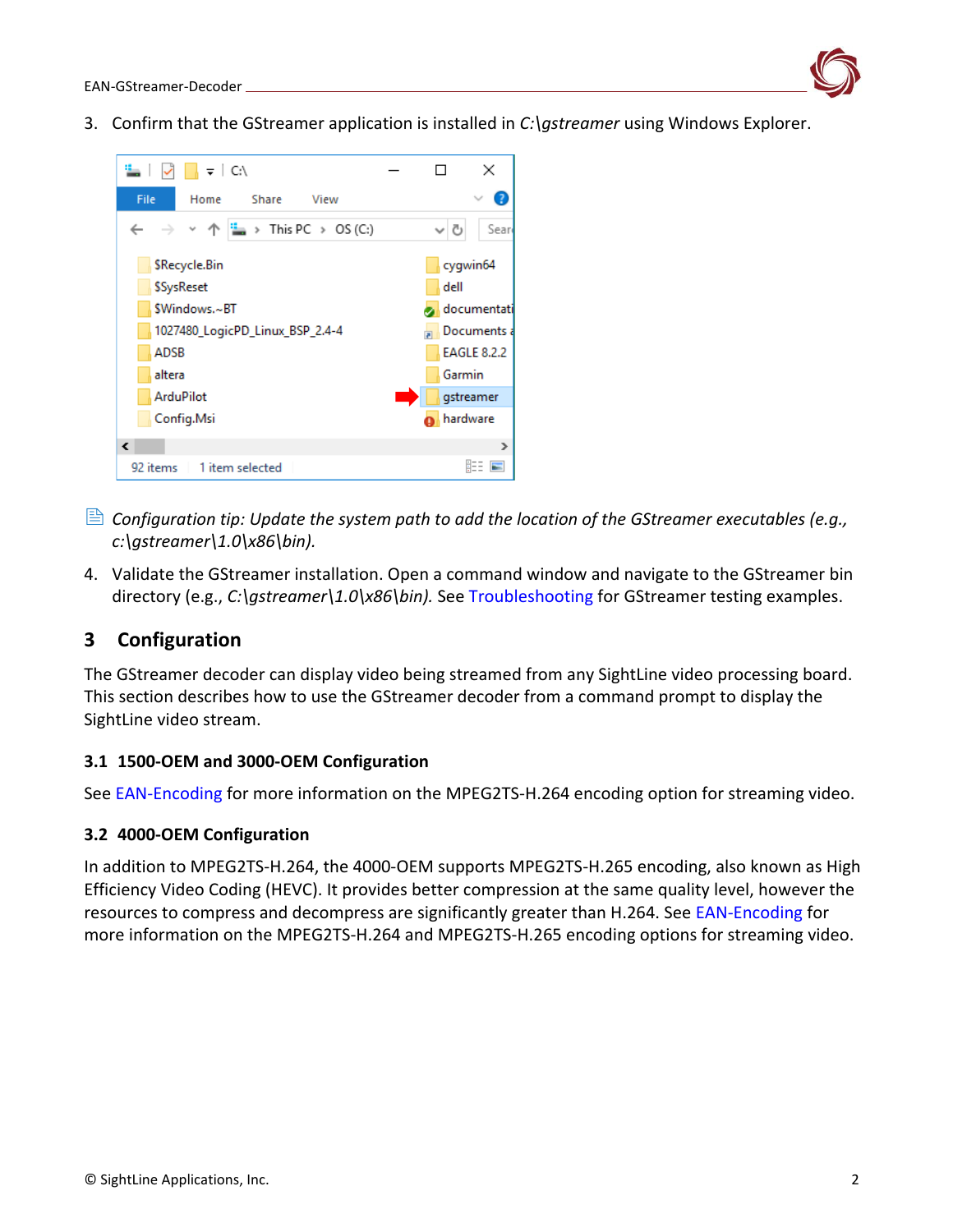

#### <span id="page-3-0"></span>**3.3 Unicast and Multicast**

SightLine video processing boards can be configured to stream video to a single destination IP address, Unicast. Typically, this is a system with only one receiver such as a Ground Control Station (GCS).

SightLine video processing boards can also be configured to send out a Multicast stream. The Multicast feature will replace the IP address with a multicast IP address (244.10.10.10 or similar). This will allow one or more clients to subscribe to and display the network video stream on multiple workstations or devices.

The Multicast address used is this section is for example purposes only. Any valid Multicast IP address can be defined.

 *There are other issues regarding the transmission of Multicast packets that are specific to each network. Please consult your network administrator regarding this and other networking issues.* 

### <span id="page-3-1"></span>**3.4 Panel Plus Streaming Configuration Example**

This example uses the 3000-OEM board. See the [EAN-Startup Guide 3000-OEM](http://sightlineapplications.com/wp-content/uploads/EAN-Startup-Guide-3000-OEM.pdf) for connection instructions. The streaming port is set to 5600, which is commonly used by some Ground Control Station (GCS) software. See [EAN-Ground-Control-Stations](https://sightlineapplications.com/wp-content/uploads/EAN-Ground-Control-Stations.pdf) for additional information.

- 1. Connect to the board using Panel Plus.
- 2. In the *Compress* tab, under the *CODEC / TRANSPORT* section select *RTP MPEG-TS H.264*.
- *Other protocols may also work. RTP is used in this example.*

| Network 0         |                      |                            |
|-------------------|----------------------|----------------------------|
| CODEC / TRANSPORT |                      |                            |
| <b>RTP:</b>       | <b>MJPEG</b>         |                            |
|                   | $\bigcirc$ RTP H.264 | <b>ORTP MPEG2-TS H.264</b> |

3. In the *Streaming* section set the *Port* to *5600* and click *Send*.

| Streaming                     |      |                      |  |                     |  |
|-------------------------------|------|----------------------|--|---------------------|--|
| To IP Address<br>192.168.0.22 |      |                      |  | Port 5600           |  |
| Use My IP - Unicast           |      | <b>Use Multicast</b> |  | <b>Broadcast</b>    |  |
|                               | Send | Stop Streaming       |  | Start/Stop All Nets |  |

4. In the *Display* tab use the following settings:

| <b>Network</b> | Video  | Network Display |        |                                  | <b>Physical Display</b> | Decodel |
|----------------|--------|-----------------|--------|----------------------------------|-------------------------|---------|
| Index          | Source |                 |        | Enable Resolution Ana HDMI HDSDI | Resolution              | @ P+    |
| 0              | Cam 0  |                 | Out=In |                                  | 1080p30                 |         |
|                | None   |                 | Out=In |                                  | 1080p30                 |         |
| Send           |        |                 |        |                                  |                         |         |

5. From a command prompt type in the following command*:*

```
gst-launch-1.0 -v udpsrc port=5600 ! video/mpegts ! tsdemux ! h264parse ! 
avdec h264 ! fpsdisplaysink sync=false
```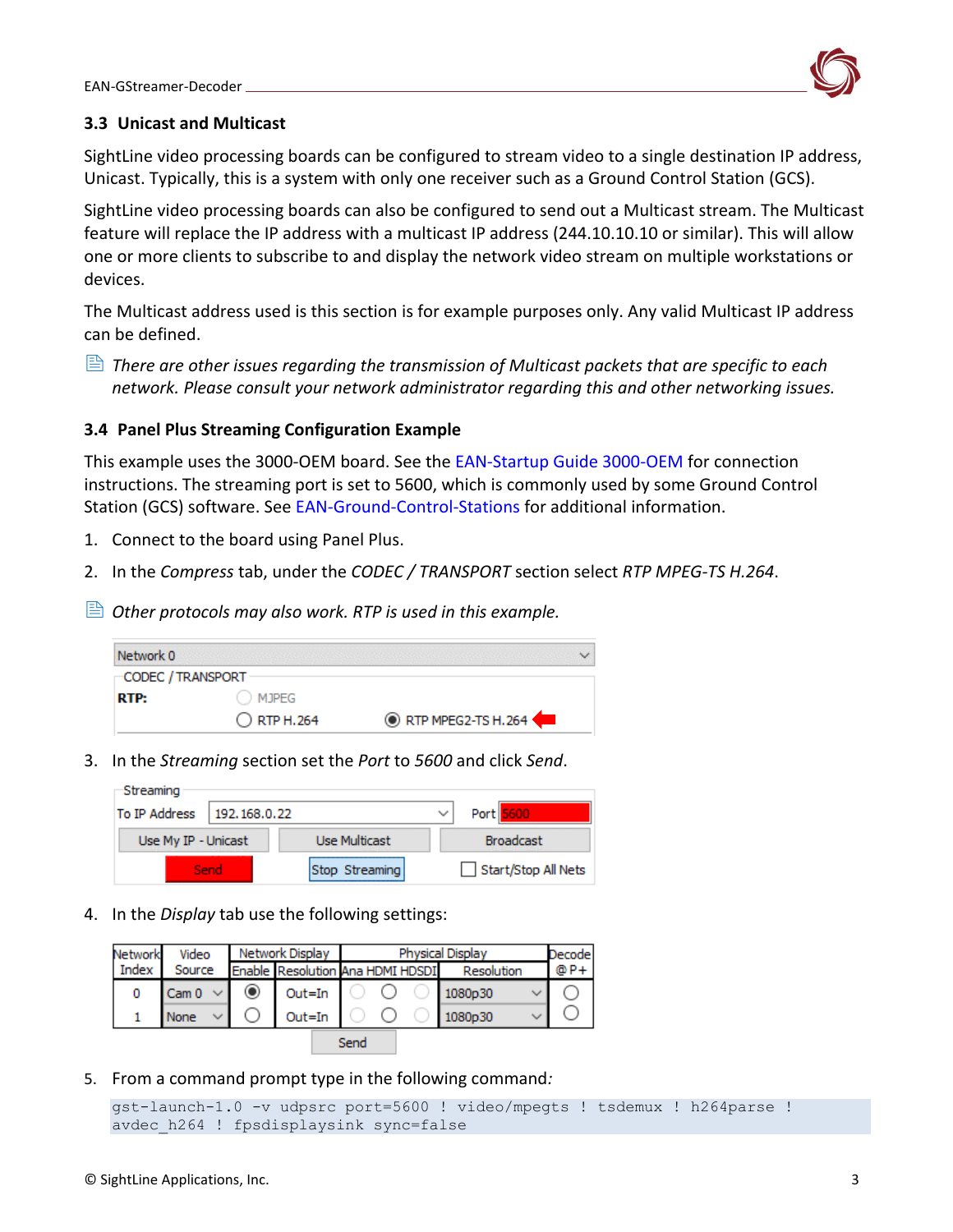



**Figure 1: H.264 Video with Overlays**

### <span id="page-4-0"></span>**3.5 GStreamer Examples**

All examples assume GStreamer has been installed and tested. Environment variables and application paths for the GStreamer application and libraries may need to be updated to be properly accessed and executed.

Refer to the GStreamer website to review features, FAQs and installation support for help getting started.

- *For <UDP PORT> use the UDP port number that defined in the EAN-Encoding steps [above.](#page-2-0) Default UDP port is 15004.*
- *For <MULTICAST-ADDRESS> use the multicast IP address defined in the configuration step above. Default Multicast IP address is 224.10.10.10.*
- *For <IP-ADDRESS> use the IPv4 address of the SightLine system.*

**Example 1** - MPEG2TS Unicast stream (all platforms):

From a command prompt type in the following command:

gst-launch-1.0 -v udpsrc port=<UDP-PORT> ! video/mpegts ! tsdemux ! h264parse ! avdec\_h264 ! fpsdisplaysink sync=false

**Example 2** - MPEG2TS-H.264 Multicast stream (all platforms):

From a command prompt type in the follow command:

```
gst-launch-1.0 -v udpsrc multicast-group=<MULTICAST-ADDRESS> port=<UDP PORT> ! 
video/mpegts ! tsdemux ! h264parse ! avdec_h264 ! fpsdisplaysink sync=false
```
**Example 3** - MPEG2TS-H.265 Unicast stream (4000-OEM):

From a command prompt type in the following command:

```
gst-launch-1.0 -v udpsrc port=<UDP-PORT> ! video/mpegts ! tsdemux ! h265parse ! 
avdec h265 ! fpsdisplaysink sync=false
```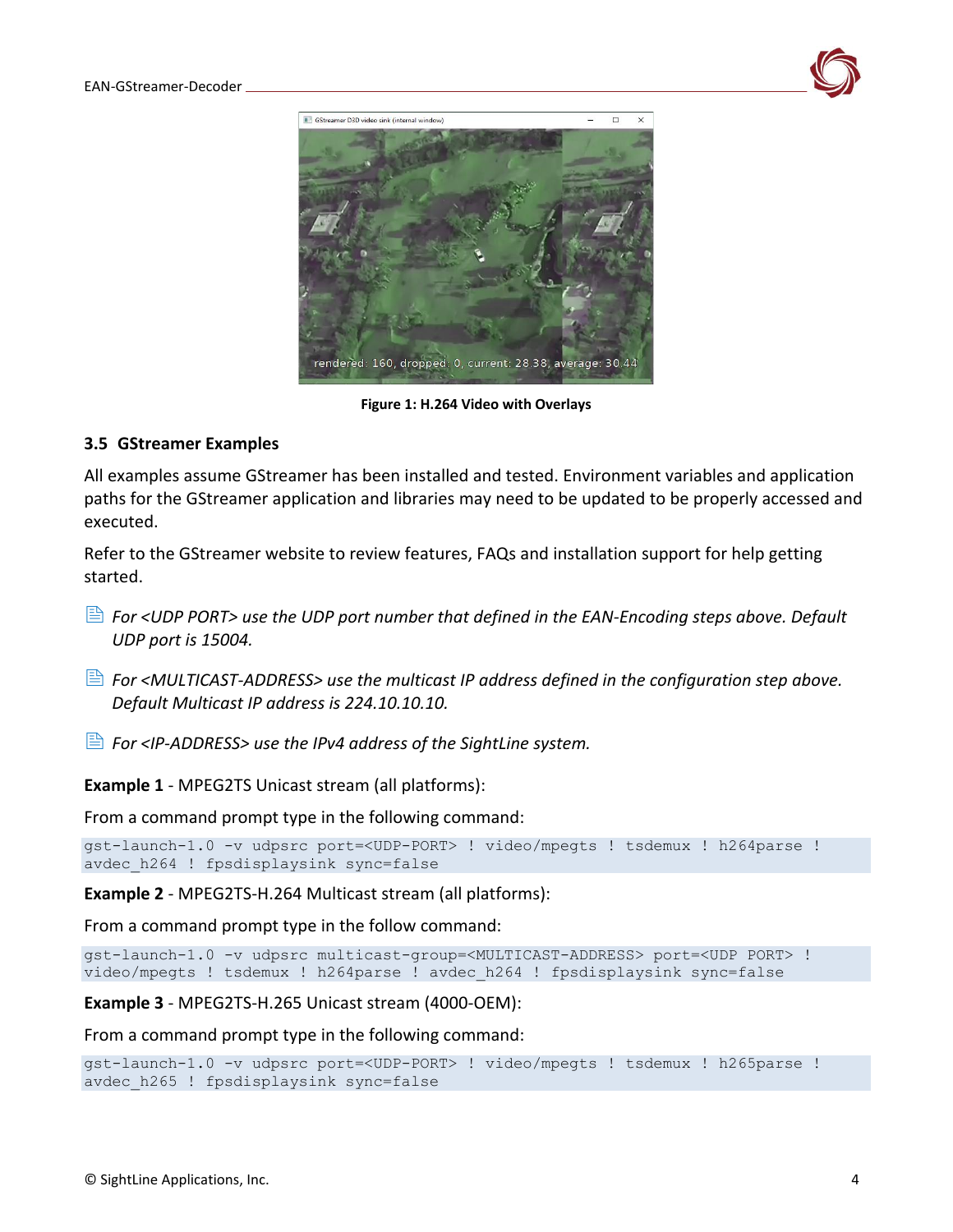

#### **Example 4** - MPEG2TS-H.265 Multicast stream (4000-OEM):

From a command prompt type in the following command:

```
gst-launch-1.0 -v udpsrc multicast-group=<MULTICAST-ADDRESS> port=<UDP PORT> ! 
video/mpegts ! tsdemux ! h265parse ! avdec_h265 ! fpsdisplaysink sync=false
```
#### <span id="page-5-0"></span>**Example 5** - Play RTSP stream

gst-launch-1.0 playbin uri=rtsp://<IP-ADDRESS>:554 latency=300

## **4 Troubleshooting**

#### <span id="page-5-1"></span>**4.1 Testing GStreamer**

The following tests can be used to verify that GStreameer is functioning properly.

| <b>Test</b>                                | <b>Command Prompt</b>                                                                                                     |  |  |
|--------------------------------------------|---------------------------------------------------------------------------------------------------------------------------|--|--|
| Display a random noise pattern locally.    | gst-launch-1.0 -v videotestsrc pattern=snow<br>! video/x-raw, width=1280, height=720 !<br>autovideosink                   |  |  |
|                                            |                                                                                                                           |  |  |
| Display a bouncing ball and clock locally. | qst-launch-1.0 -v videotestsrc pattern=ball<br>! clockoverlay ! video/x-<br>raw, width=640, height=480 !<br>autovideosink |  |  |
|                                            |                                                                                                                           |  |  |

#### <span id="page-5-2"></span>**4.2 Inspecting GStreamer Plugins**

The [above](#page-2-0) strings used to decode the video stream are comprised of plugin elements. Review the options that are available for each of these elements.

#### **Example**:

…

Inspect operation on the *tsdemux* element:

1. Open a command prompt and type the following command:

gst-inspect-1.0 tsdemux

- 2. The command window will list out details about the plugin.
- *Manually scroll to review the plugins name, author, corresponding DLL (dynamic link library), and other information related to properties and signals.*

```
Plugin Details:
Name mpegtsdemux
 Description MPEG TS demuxer
Filename C:\gstreamer\1.0\x86_64\lib\gstreamer-
1.0\libgstmpegtsdemux.dll
 Version 1.16.0
  License LGPL
 Source module gst-plugins-bad
  Binary package GStreamer Bad Plug-ins source release
 Origin URL Unknown package origin
```